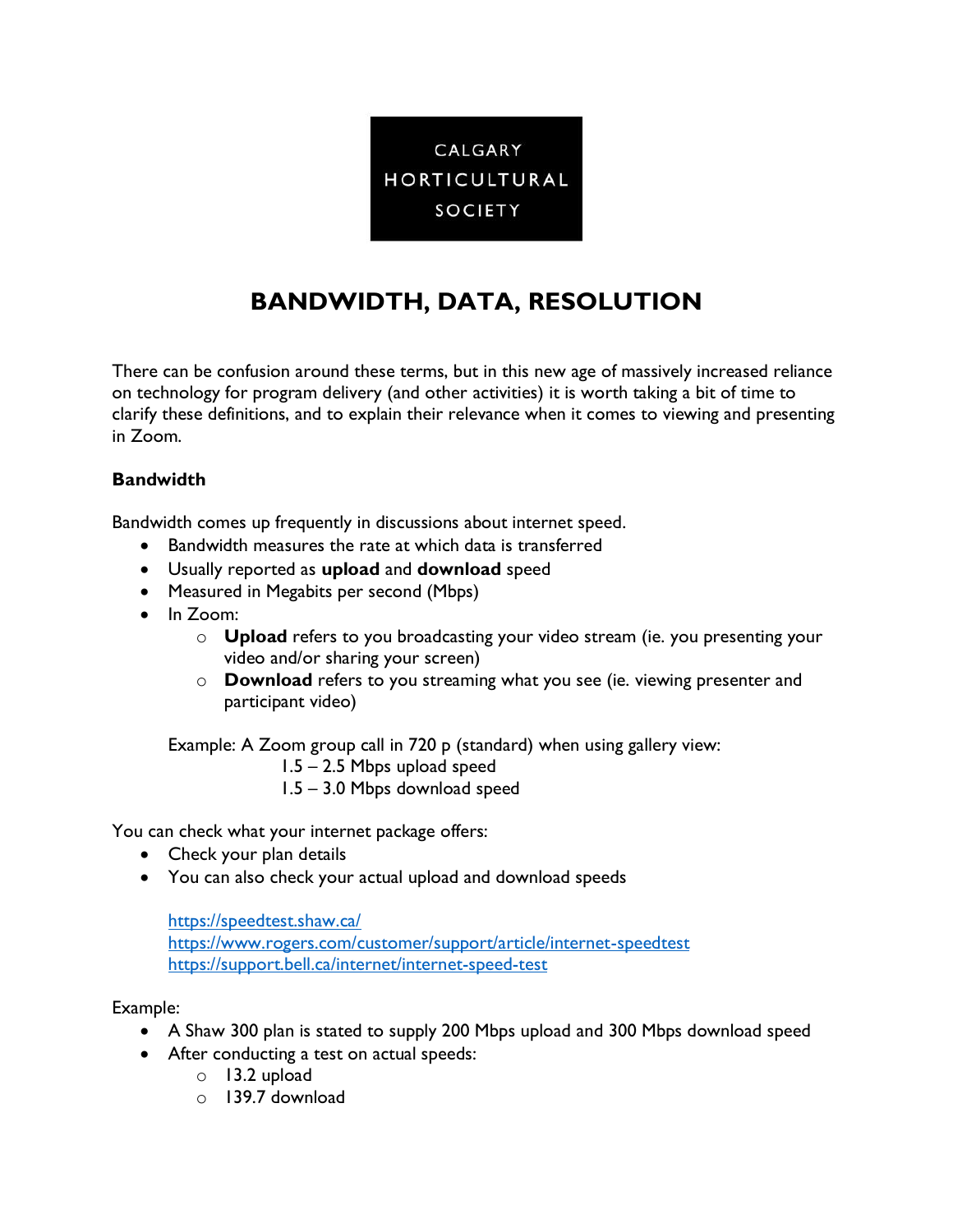*\*\*although much lower than what is stated, it is still more than sufficient for the Zoom meeting listed above*

## **Tips to give you access to the best speeds:**

- Close any applications that are open in the background on your computer (ie. e-mail etc.)
- If possible move closer to your router
- Turn off your video when it's not necessary to have it on
- Turn off any WiFI devices that are accessing the same router
- Connect your computer directly to your modem
- Turn off HD video and 'Touch up my appearance' options in zoom

## **Data**

Data refers to the total volume of information being transferred. Most internet plans provide information on the data that you have access to on a monthly basis. Many are unlimited, but it is best to check.

- Total amount of data transferred
	- o Measured in MB (Megabytes) or GB (Gigabytes)

Example:

- Zoom Group Call (at 720p) 1.00 GB per hr to 2.5 GB per hour (upload and download)
- Screen Sharing: 22.5 MB per hour  $\circ$  with thumbnail – 67.5 MB per hour

## **NOTE:**

Mega**bits** per second (Mbps) – used to measure speed Mega**bytes** (MB) – used to measure size

## **Resolution**

Resolution refers to visual quality. The higher the resolution, the better the image quality – sharper, more clear.

Resolution is measured using dots or pixels. It is represented as the width of horizontal bands (in pixels – how many pixels across)  $x$  the number of horizontal lines (how many pixels vertically).

1280 x 720